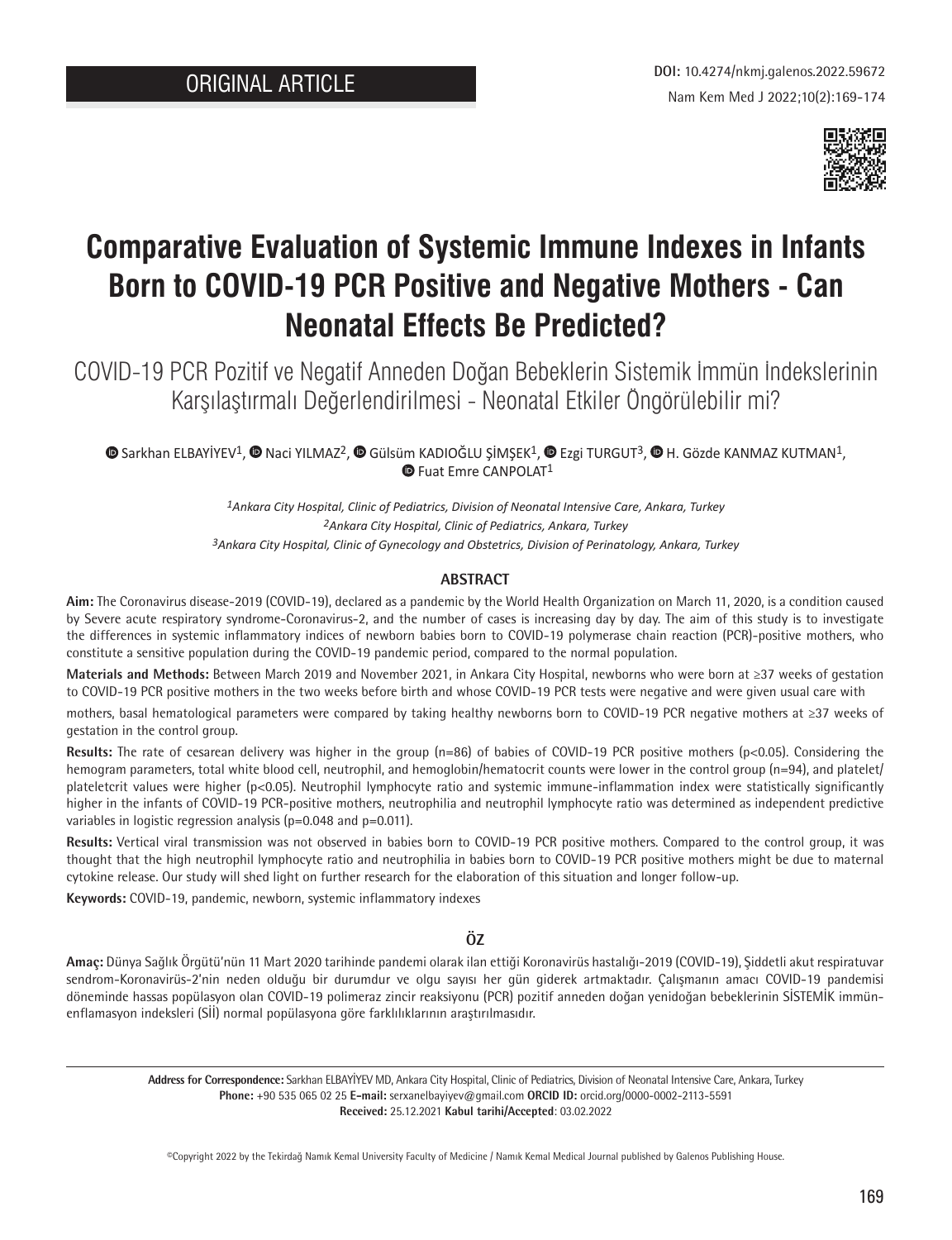**Gereç ve Yöntem:** Mart 2019 ve Kasım 2021 tarihleri arasında Ankara Şehir Hastanesi'nde doğumdan önceki iki haftada COVID-19 PCR testi pozitif saptanan annelerden, ≥37 gestasyon haftasında doğan, nazal sürüntü ile alınan COVID-19 PCR testi negatif saptanan ve anne yanında olağan bakım verilen yenidoğanlar ile kontrol grubunda ≥37 gestasyon haftasında COVID-19 PCR testi negatif anneden doğan sağlıklı yenidoğanların bazal hematolojik parametreleri karşılaştırıldı.

**Bulgular:** COVID-19 PCR pozitif anne bebekleri grubunda (n=86) sezaryen yöntemiyle doğum oranı daha fazlaydı (p<0,05). Hemogram parametrelerine bakıldığında toplam beyaz küre, nötrofil, hemoglobin/hematokrit sayıları kontrol grubunda (n=94) daha düşük, trombosit/plateletkrit değerleri daha yüksekti (p<0,05). Nötrofil lenfosit oranı ve Sİİ COVID-19 PCR pozitif anne bebekleri grubunda istatistiksel anlamlı olarak yüksek, multivariate lojistik regresyon analizinde nötrofili ve nötrofil lenfosit oranı ise bağımsız prediktif değişkenler olarak saptandı (p=0,048 ve p=0,011).

**Sonuç:** COVID-19 PCR pozitif anneden doğan bebeklerde vertikal viral geçişi gözlenmedi. Kontrol grubuna göre COVID-19 PCR pozitif anneden doğan bebeklerde nötrofil lenfosit oranı yüksekliği ve nötrofili maternal sitokin salınıma bağlı olabileceği düşünüldü. Çalışmamız bu durumun detaylandırılması ve daha uzun izlem için ileri araştırmalara ışık tutacaktır.

**Anahtar Kelimeler:** COVID-19, pandemi, yenidoğan, sistemik immün-enflamasyon indeksi

## **INTRODUCTION**

The Coronavirus disease-2019 (COVID-19), declared as a pandemic by the World Health Organization on March 11, 2020, is a condition caused by Severe acute respiratory syndrome Coronavirus-2 (SARS-CoV-2), and the number of cases is increasing day by day. As a result of this disease, which causes an epidemic as a social health problem, pregnant women and their babies are greatly affected.

Pregnant women constitute a vulnerable population for this disease due to their suppressed immune systems. Although it can be asymptomatic in pregnant women, severe cases with lung involvement can result in death. This virus, which causes disease through angiotensin-converting enzyme 2 (ACE2) receptors, may allow placental damage and subsequent vertical transmission of the virus due to the high number of placental ACE2 receptors<sup>1,2</sup>. Although vertical transmission of SARS-CoV-2 has been reported in some case-based series, postpartum neonatal PCR positivity is not observed in most of the pregnancies with positive COVID-19 PCR3-7. In studies conducted during the COVID-19 pandemic period (INTERCOVID), it was found that there was an increase in the rates of maternal death, abortion, preterm, cesarean section and infant birth with low birth weight $8.9$ .

It is known that COVID-19 progresses with milder symptoms in the pediatric age group compared to the adult population, but the frequency of Kawasaki-like syndrome/macrophage activation syndrome or multisystem inflammatory syndrome (MIS), which develops secondary to 'cytokine storm', continues to increase in children. Leukocytosis, lymphopenia and thrombocytopenia have been associated with the severity of the disease especially in pediatric patients and lymphocytosis in infants<sup>10</sup>. Although it is said that the severity of the disease may be higher in newborns compared to older children as a result of inadequate immune response, mortality and morbidity rates were found to be lower<sup>11</sup>. In the meta-analyses, the immunoglobulin G (IgG) levels in babies born to COVID-19 PCR positive mothers were found to be higher than the normal population, and it was hypothesized that COVID-19 antibodies transmitted from the mother via the placental route protect the baby from active disease<sup>12</sup>.

Low fibrinogen, high ferritin, high troponin, high pro-BNP, high lactate dehydrogenase, high D-Dimer, and high C-reactive protein (CRP) are pathological laboratory parameters that can be seen in patient groups diagnosed with MIS. Inflammatory indices such as the neutrophil/lymphocyte ratio (NLR), platelet/ lymphocyte ratio (PLR) and systemic immune-inflammation index (SII) have been widely used recently to determine the severity of the disease<sup>13-18</sup>. The aim of this study was to compare the basal hematological parameters and inflammatory indices of babies born to COVID-19 PCR positive mothers with the normal population.

## **MATERIALS AND METHODS**

This retrospective observational study was conducted in Ankara City Hospital between March 2019 and November 2021. It was planned to include newborns of mothers who were found to have positive COVID-19 PCR test in the two weeks before birth, those who were born at ≥37 weeks of gestation, those whose nasal swab was found to be negative, and those who were given usual care. It was planned to include healthy newborns born to mothers with a negative COVID-19 PCR test at ≥37 weeks of gestation in the control group. Cases with maternal (preeclampsia, hypertension, poly- or oligohydramniosis, pregestational and gestational diabetes, early rupture of membranes, other chronic diseases), placental (previa, accreta, intrauterine growth restriction) and neonatal (intrauterine hypoxia/asphyxia, early neonatal sepsis, congenital and chromosomal anomalies) disease were not included in the study. Demographic, clinical and laboratory data of the patients were recorded from the hospital data system and patient files. The study was approved by the Ethics Committee of the same center (Ankara City Hospital Clinical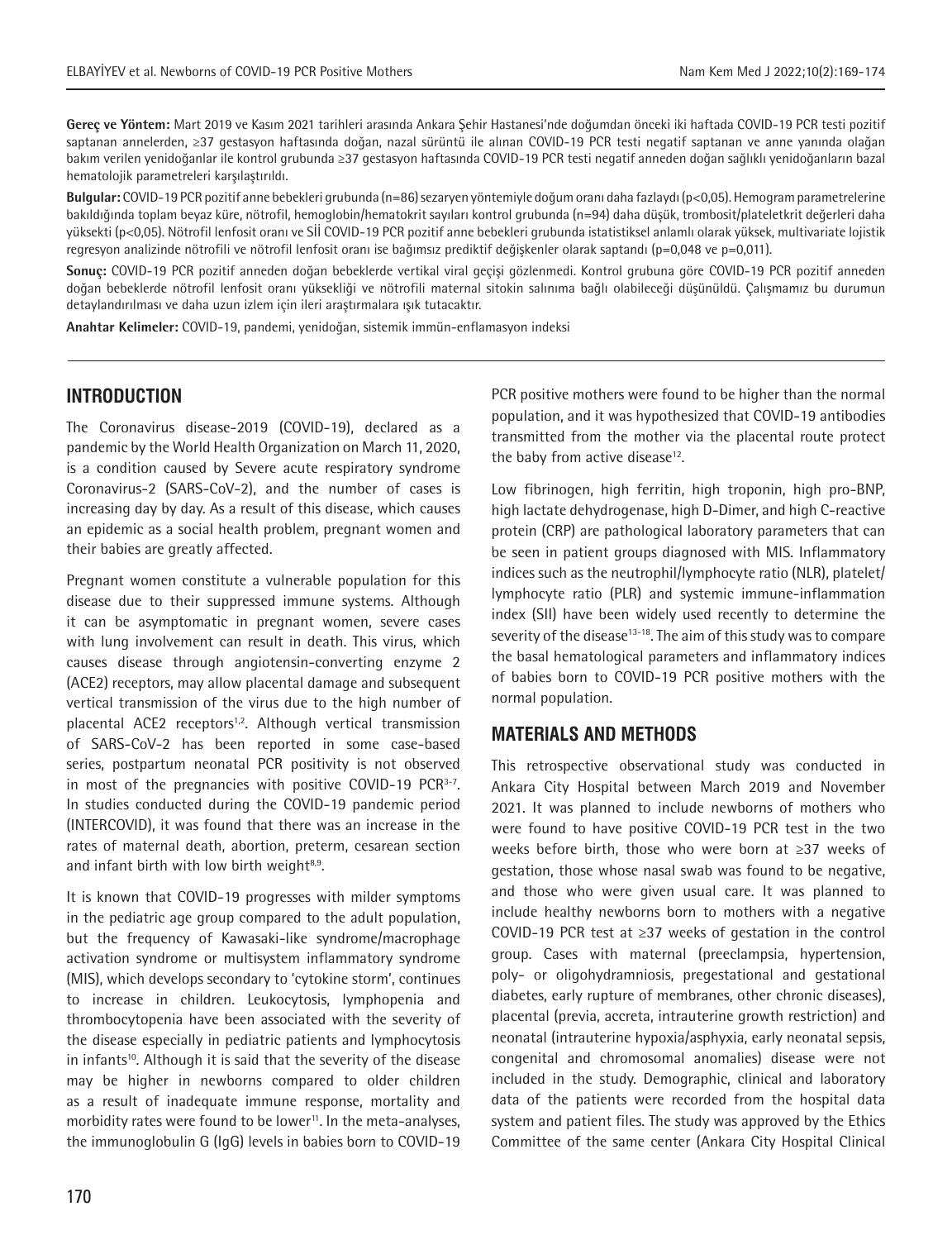Research Ethics Committee no. 2, date: 16.06.2021, ethics committee no: E2-21-606).

#### **Systemic Immune-Inflammation Indexes**

Hemogram parameters evaluated in the patient and control groups were taken in the postnatal first 6 hours. It was calculated with the ratio of NLR- absolute neutrophil count  $(N; 10<sup>9</sup>/L)$  to the absolute lymphocyte count (L;  $10<sup>9</sup>/L$ ) (with the formula NLR=N/L), the ratio of PLR- absolute platelet count  $(P; 10<sup>9</sup>/L)$  to the absolute lymphocyte count (L; 10 $<sup>9</sup>/L$ ) (with the</sup> formula PLR=P/L) and the multiplication of SII-NLR value by absolute platelet count (with SII=NLR×P/1000 formula)<sup>19</sup>.

## **Statistical Analysis**

Statistical analyses were performed using Statistical Package for the Social Sciences (SPSS) 22.0 (IBM SPSS Statistics, IBM Corporation, Armonk, NY). The Kolmogorov-Smirnov test was used to determine the normal distribution of the data and the Student's t-test was used to compare parametric variables. The Mann-Whitney U and chi-square tests were employed for non-parametric variables. In addition, the Pearson's and Spearman's tests were used for correlation analysis. Receiver

operating characteristic (ROC) analysis was performed to determine the cutoff values, sensitivity and specificity of systemic inflammatory tests, and logistic regression analysis was conducted to identify independent risk factors/predictors. A p value of <0.05 was considered significant for all tests.

# **RESULTS**

Eighty-six newborns born to mothers with positive COVID-19 PCR tests were included in the study. 94 healthy newborns were taken as the control group. Weeks of gestation, birth weights and genders of the patients were similar in both groups. The rate of C/S delivery was higher in the group of infants born from COVID-19 PCR positive mothers (p<0.05) (Table 1). Considering the hemogram parameters, total white blood cell, neutrophil, and hemogram/hematocrit counts were lower in the control group, and platelet/plateletcrit values were higher in the control group (p<0.05). NLR and SII were found to be statistically significantly higher in the infants of COVID-19 PCR positive mothers (Table 1). There was no difference between the groups in terms of other hematological parameters (Table 1).

| Table 1. Demographic and laboratory values of the groups |                                                           |                                                         |         |  |  |  |  |  |
|----------------------------------------------------------|-----------------------------------------------------------|---------------------------------------------------------|---------|--|--|--|--|--|
|                                                          | Infants born to COVID-19 PCR positive<br>mothers $(n=86)$ | Infants born to COVID-19 PCR<br>negative mothers (n=94) | p value |  |  |  |  |  |
| Demographic features                                     |                                                           |                                                         |         |  |  |  |  |  |
| Week of gestation, (mean)                                | $38 + 1$                                                  | $38 + 1$                                                | 0.388   |  |  |  |  |  |
| Birth weight, (mean), g                                  | $3213 + 486$                                              | 3294±450                                                | 0.250   |  |  |  |  |  |
| Male, n (%)                                              | 46(53.5)                                                  | 50(53.2)                                                | 0.968   |  |  |  |  |  |
| $C/S$ delivery, n $(\%)$                                 | 57 (66.3)                                                 | 46 (48.9)                                               | 0.019   |  |  |  |  |  |
| Laboratory                                               |                                                           |                                                         |         |  |  |  |  |  |
| WBC, (mean), (x10 <sup>9</sup> /L)                       | $16.434 + 5.752$                                          | $11.321 + 4.409$                                        | 0.000   |  |  |  |  |  |
| NEU, (mean), (x10 <sup>9</sup> /L)                       | $10.361 + 5085$                                           | $5.160 + 3.937$                                         | 0.000   |  |  |  |  |  |
| LYM, (mean), $(x109/L)$                                  | $3.946 + 1.742$                                           | $4.297 \pm 1.352$                                       | 0.132   |  |  |  |  |  |
| HGB, (mean), gr/dL                                       | $17.8 \pm 2.6$                                            | $16.9 \pm 2.3$                                          | 0.014   |  |  |  |  |  |
| HCT, (mean), %                                           | $55.4 + 8.6$                                              | $52.3 + 7.6$                                            | 0.012   |  |  |  |  |  |
| MPV, (mean), fL                                          | $8.4 + 0.9$                                               | $8.5 + 1.2$                                             | 0.818   |  |  |  |  |  |
| PLT, (mean), (x10 <sup>9</sup> /L)                       | 280.348+88.801                                            | $316.244 \pm 113.262$                                   | 0.020   |  |  |  |  |  |
| PCT, (mean), %                                           | $0.22 + 0.07$                                             | $0.27 + 0.09$                                           | 0.000   |  |  |  |  |  |
| RDW, (mean), %                                           | $17.0 \pm 1.2$                                            | $16.9 \pm 1.3$                                          | 0.702   |  |  |  |  |  |
| NRBC, (mean), (x10 <sup>9</sup> /L)                      | $1.1 \pm 2.5$                                             | $0.63 + 2.5$                                            | 0.216   |  |  |  |  |  |
| PLR, (mean)                                              | $77 + 32$                                                 | $80 + 59$                                               | 0.635   |  |  |  |  |  |
| NLR, (mean)                                              | $3.0 + 1.9$                                               | $1.3 + 1.2$                                             | 0.000   |  |  |  |  |  |
| SII, (mean)                                              | 831.610+626.117                                           | 414.555±469.307                                         | 0.000   |  |  |  |  |  |

WBC: White blood cell, NEU: Neutrophil, LYM: Lymphocyte, HGB: Hemoglobin, HCT: Hematocrit, MPV: Mean platelet volume, PLT: Platelet, PCT: Plateletcrit, RDW: Distribution width of erythrocytes, NRBC: Nucleated erythrocytes, PLR: Platelet/lymphocyte ratio, NLR: Neutrophil/lymphocyte ratio, SII: Systemic immune-inflammation index, COVID-19: Coronavirus disease-2019, PCR: Polymerase chain reaction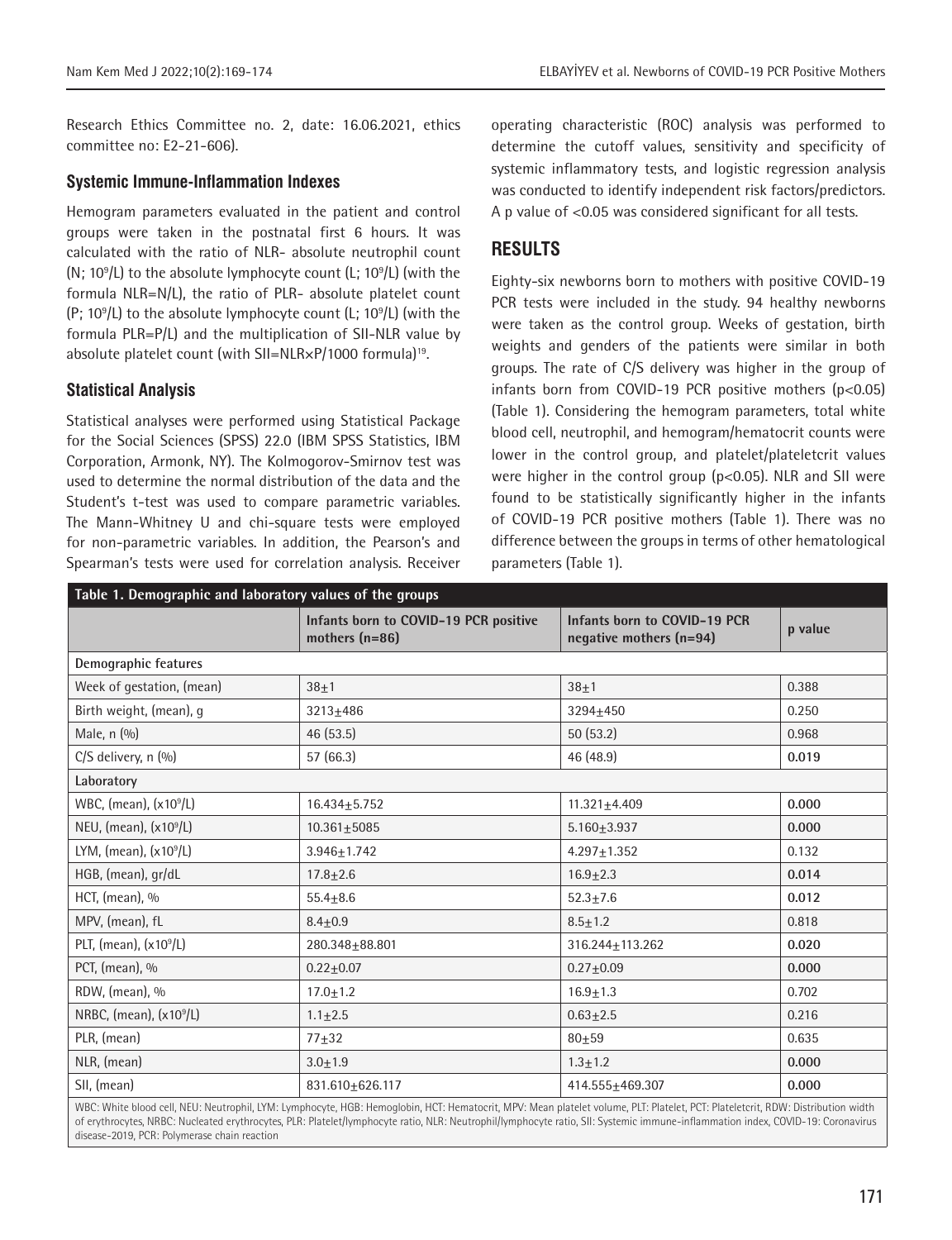ROC analyses are shown in Figure 1, and area under curve values and 95% confidence intervals are shown in Table 2. Optimal sensitivity and specificity cutoff values for neutrophil, NLR, and SII were determined as 5320, 1,12, and 427,289, appropriately (Table 2).

Neutrophilia and NLR were determined as independent predictive variables in the multivariate logistic regression analysis ( $p=0.048$  and  $p=0.011$ ) (Table 3).

# **DISCUSSION**

Although SARS-CoV-2 is a disease transmitted through droplet, there is a risk of transmission to the baby born from a COVID-19 PCR positive mother by the transplacental route during the intrauterine period, or during aspiration of secretions at the time of delivery and during postnatal breastfeeding<sup>2</sup>. In the studies conducted by Yang et al.<sup>14</sup> and Chen et al.<sup>4</sup>, no coronavirus was found in the amniotic fluid, placenta, and breast milk of COVID-19 PCR-positive mothers. In the studies of Akyıldız and Çamur<sup>8</sup> and Cappoza et al.<sup>5</sup>, no coronavirus positivity was found in the nasopharyngeal swab samples of the babies of COVID-19 PCR positive mothers. In our study, in consistency with the literature, no positivity was detected in the COVID-19 PCR tests taken by nasal swab in the first 48 hours in babies born to COVID-19 PCR positive mothers.

Spontaneous vaginal delivery is recommended by the World Health Organization for COVID-19 PCR positive pregnant women, except for obstetric indications<sup>20</sup>. However, in our study, consistent with some studies in the literature, the rate of cesarean delivery was higher in babies born to COVID-19 PCR-positive mothers compared to the control group, and the majority of cesarean section indications in our patient group consisted of repeated cesarean section<sup>4,14,21</sup>.



**Figure 1.** ROC curves for neutrophil, NLR, and SII *NEU: Neutrophil, NLR: Neutrophil/lymphocyte ratio, SII: Systemic immune-inflammation index, ROC: Receiver operating characteristic*

| Table 2. Cutoff, sensitivity, specificity, AUC and 95% confidence interval values of hemogram parameters of babies born to<br><b>COVID-19 PCR positive mothers</b>                                                                                                                                           |                |                    |                    |            |        |              |           |  |
|--------------------------------------------------------------------------------------------------------------------------------------------------------------------------------------------------------------------------------------------------------------------------------------------------------------|----------------|--------------------|--------------------|------------|--------|--------------|-----------|--|
|                                                                                                                                                                                                                                                                                                              | Cutoff         |                    |                    |            | 95% CI |              |           |  |
|                                                                                                                                                                                                                                                                                                              |                | <b>Sensitivity</b> | <b>Specificity</b> | <b>AUC</b> | Lower  | <b>Upper</b> | p         |  |
| WBC, (x10 <sup>9</sup> /L)                                                                                                                                                                                                                                                                                   | $\geq 11.340$  | 82.6%              | 68.1%              | 0.770      | 0.701  | 0.829        | < 0.001   |  |
| NEU, $(x109/L)$                                                                                                                                                                                                                                                                                              | $\geq 5.320$   | 86%                | 73.4%              | 0.814      | 0.749  | 0.868        | < 0.001   |  |
| HGB, gr/dL                                                                                                                                                                                                                                                                                                   | >18.5          | 40.7%              | 77.7%              | 0.592      | 0.516  | 0.664        | $= 0.031$ |  |
| $HCT$ , $\%$                                                                                                                                                                                                                                                                                                 | >58.5          | 33.7%              | 83.0%              | 0.590      | 0.514  | 0.662        | $=0.035$  |  |
| PLT, $(x10^9/L)$                                                                                                                                                                                                                                                                                             | $\leq$ 268.000 | 50.0%              | 69.1%              | 0.594      | 0.518  | 0.666        | $=0.027$  |  |
| PCT. %                                                                                                                                                                                                                                                                                                       | $≤0.31$        | 90.7%              | 20.2%              | 0.661      | 0.587  | 0.729        | < 0.001   |  |
| <b>NLR</b>                                                                                                                                                                                                                                                                                                   | >1.12          | 91.9%              | 62.8%              | 0.805      | 0.740  | 0.861        | < 0.001   |  |
| <b>SII</b>                                                                                                                                                                                                                                                                                                   | >427.289       | 75.6%              | 72.3%              | 0.783      | 0.716  | 0.841        | < 0.001   |  |
| WBC: White blood cell, NEU: Neutrophil, HGB: Hemoglobin, HCT: Hematocrit, PLT: Platelet, PCT: Plateletcrit, NLR: Neutrophil/lymphocyte ratio, SII: Systemic immune-inflammation<br>index, AUC: Area under curve, COVID-19: Coronavirus disease-2019, PCR: Polymerase chain reaction, CI: Confidence interval |                |                    |                    |            |        |              |           |  |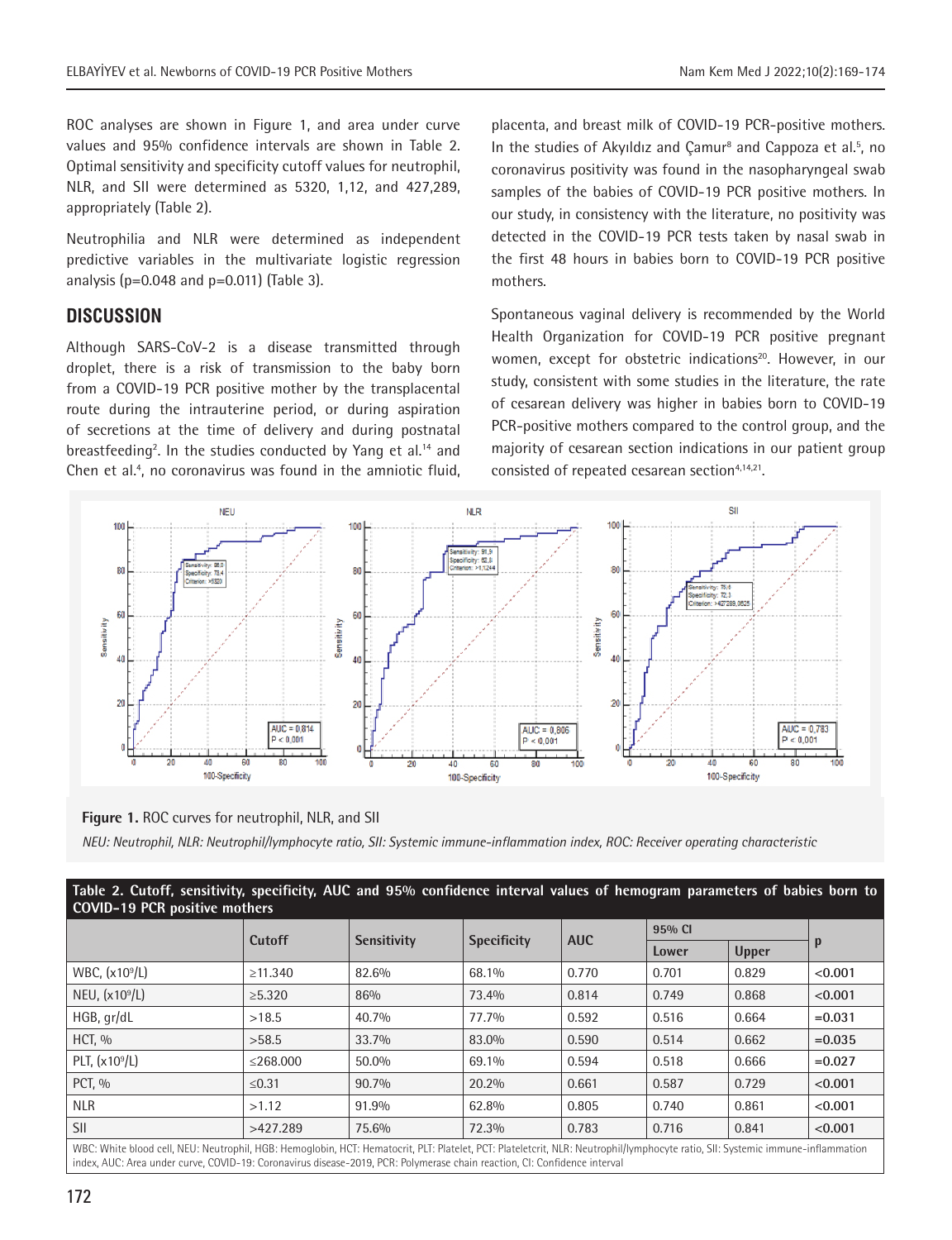| Logistic regression analysis for independent<br>Table 3.<br>predictors                                                                                                                                                                |           |        |              |       |  |  |  |  |
|---------------------------------------------------------------------------------------------------------------------------------------------------------------------------------------------------------------------------------------|-----------|--------|--------------|-------|--|--|--|--|
|                                                                                                                                                                                                                                       | <b>OR</b> | 95% CI |              |       |  |  |  |  |
|                                                                                                                                                                                                                                       |           | Lower  | <b>Upper</b> | p     |  |  |  |  |
| WBC, (x10 <sup>9</sup> /L)                                                                                                                                                                                                            | 0.028     | 0.163  | 4.614        | 0.867 |  |  |  |  |
| NEU, $(x109/L)$                                                                                                                                                                                                                       | 4.100     | 0.054  | 0.685        | 0.048 |  |  |  |  |
| C/S                                                                                                                                                                                                                                   | 1.038     | 0.310  | 1.448        | 0.308 |  |  |  |  |
| PCT, %                                                                                                                                                                                                                                | 0.099     | 0.372  | 3.920        | 0.753 |  |  |  |  |
| <b>NLR</b>                                                                                                                                                                                                                            | 6.454     | 0.008  | 0.872        | 0.011 |  |  |  |  |
| <b>SII</b>                                                                                                                                                                                                                            | 0.097     | 0.403  | 3.502        | 0.756 |  |  |  |  |
| WBC: White blood cell, NEU: Neutrophil, CI: Confidence interval, C/S: Cesarean<br>delivery, PCT: Plateletcrit, NLR: Neutrophil/lymphocyte ratio, SII: Systemic immune-<br>inflammation index, CI: Confidence interval, OR: Odds ratio |           |        |              |       |  |  |  |  |

Considering the relationship between COVID 19 infection and lymphopenia, lymphopenia is observed very frequently and is associated with disease severity in most of the studies on adult coronavirus patients, whereas lymphopenia occurs less frequently in the pediatric age group<sup>22</sup>. While lymphopenia was observed in more than 80% of critically ill adults, leukopenia was found at the rate of 47% and neutropenia at the rate of 52% in an analysis including 80 children with COVID-19 PCR positivity21,23. Lymphopenia develops due to consumption of lymphocytes, apoptosis and increased cytokine damage during the disease. The reason why lymphopenia is rare in pediatric and infant age groups can be explained by the inadequate immune response. Although lymphopenia is not frequently seen in the pediatric age group during the disease, it is known that its presence plays an important role in determining the severity of the disease<sup>10</sup>. The absence of leukopenia and neutropenia in infants born to COVID-19 PCR-positive mothers in our study may be explained by the very low rate of direct vertical transmission of coronavirus infection.

In the meta-analysis of babies born to COVID-19 PCR-positive mothers, neutrophil levels were found to be higher than the control group, as in our study<sup>12</sup>. It has been shown that high neutrophil count, increased CRP values, PLR and NLR ratios in adult patient groups are very informative in determining the severity of the disease and in the follow-up of treatment $13-16,18$ . In our study, the high NLR ratio in babies born to COVID-19 PCR positive mothers is related to the increase in neutrophil count rather than a decrease in lymphocyte count, which may be due to maternal cytokine activation, not infection in infants.

While the SII has been used for a long time in the evaluation of disease severity, course and treatment response in adult patient group in oncology practice, it has recently been shown to be associated with the identification of risk groups for COVID-19 and mortality<sup>17</sup>. It is known that it has recently been used to predict disease severity in diseases such as perinatal hypoxic ischemic encephalopathy and retinopathy in newborn

babies<sup>19,23</sup>. In our study, SII was found to be significantly higher in babies born to COVID-19 PCR positive mothers compared to the control group, but it could not be shown to be an independent marker. Studies with larger numbers of patients are required to demonstrate this.

In a study conducted by Lamba et al. $24$ , it was found that the risk of postnatal viral transmission from the mother was low in newborns whose mothers were positive for COVID-19 PCR. It has been shown that the implementation of strict rules such as keeping babies of COVID-19 PCR-positive mothers separate from the mother, taking early baths, and encouraging formula feeding instead of breastfeeding has negative effects on mother-infant bonding and decrease in breast milk rather than reducing the risk of postnatal viral transmission<sup>25,26</sup>. In our clinic, babies are followed up with their mothers by following the mask and hygiene rules.

## **Study Limitations**

The limitations of the study include that it was a retrospective cohort study, the number of cases was low, neonatal acute phase reactants and antibody levels were not evaluated, the severity of maternal COVID-19 and the treatments given were not recorded, babies born to COVID-19 PCR positive mothers were not followed up in terms of neonatal COVID-19 and MIS-N. The reason for not checking neonatal antibody levels is that the normal interval was not determined in the neonatal period.

Although vertical transmission of maternal infection is very rare, it is important to know the effects of possible maternal inflammation and cytokine activation on the baby. In this study, it was shown that some inflammatory tests of even asymptomatic infants born to mothers with infections and who did not require intensive care follow-up differed from those of healthy infants born to COVID-19 PCR negative mothers. Although there is no detailed study in the literature about the period of postnatal life until when this difference may last, in a study by More et al.<sup>27</sup> in which 20 MIS-N cases were included, the SARS-CoV-2 IgG levels were found to be high, but the antigen levels were negative and it was shown that MIS-N condition might develop in case babies born to mothers with COVID-19 disease encountered the SARS-CoV-2 virus. In line with this information, it can be thought that inflammatory indices may be useful in the prediction of MIS-N and in the follow-up of treatment. Our study will shed light on further research for the elaboration of this issue and longer follow-up.

# **CONCLUSION**

Although morbidity and mortality due to COVID-19 are low in newborn babies, they should be followed closely due to their